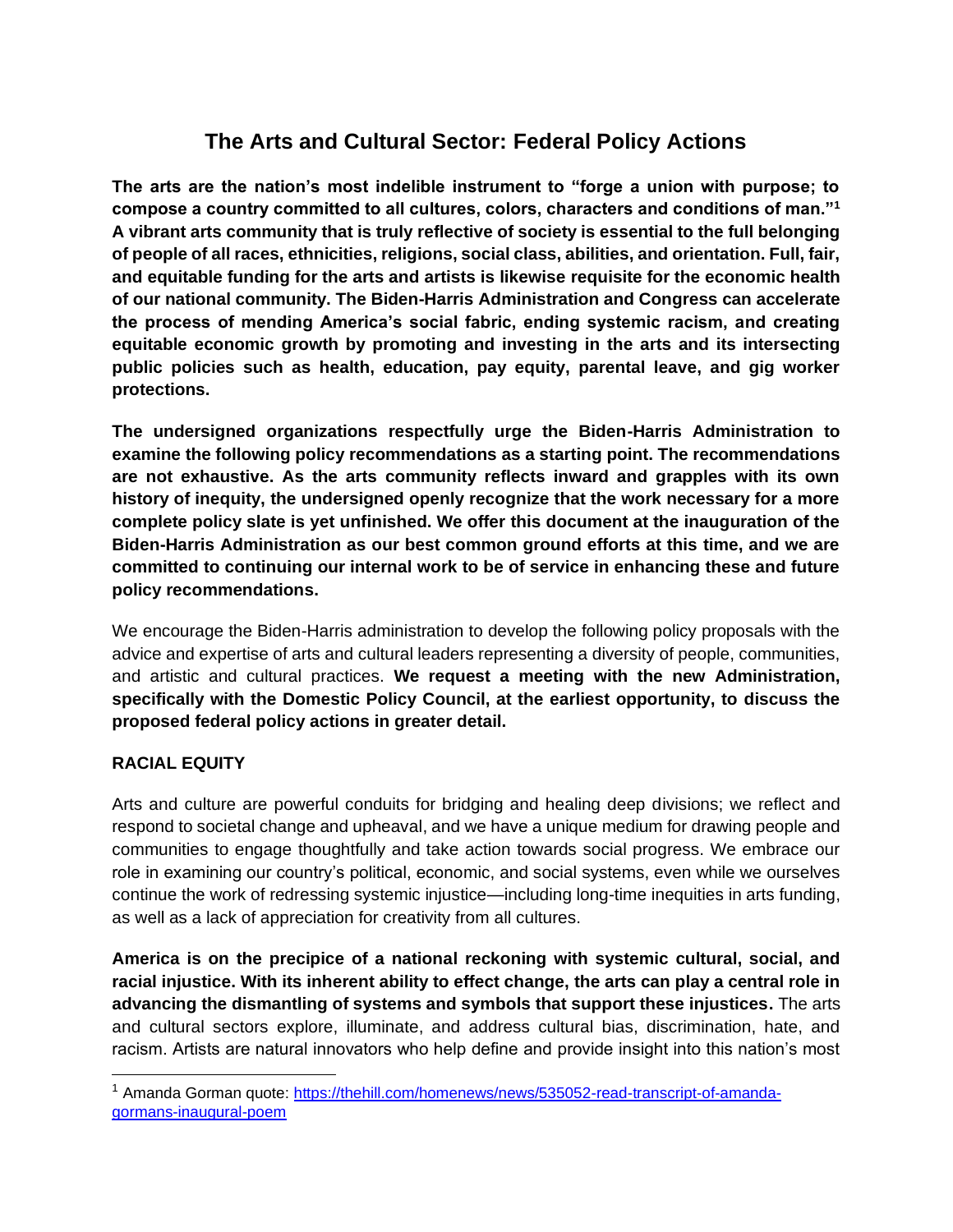pressing challenges. Art, in all of its various and compelling forms, reflects the narrative of the people and is firmly embedded in rural, suburban, urban, and tribal communities. The call to action: cultural and racial justice for all.

## **ECONOMIC RECOVERY**

The arts and cultural sector is an economic engine that, prior to the pandemic, directly employed more than five million workers, and contributed \$877.8 billion to the nation's gross domestic product. In the years to come, this nation will need the arts and cultural sector to deliver on its unique mission to uplift, engage, educate, and innovate, while also catalyzing economic activity in other devastated industries such as restaurants, hotels, travel, and tourism. The arts play a key role in the work to imagine and build a new American economy.

**Incorporating the arts into public works, community development, healthcare initiatives, and infrastructure initiatives will leave a legacy that defines our society for generations to come. Artists contribute to the economic and cultural strength of our country, but often do not have full access to programs and services that support their resilience.** Investing in our creative economy requires ensuring self-employed artists have access to federal relief and expanding the role of the arts in community development. Creative placemaking investments foster the development of communities, arts-related business clusters, and creates employment opportunities for artists and residents by highlighting the unique culture of place. The arts sector should be given consideration in broad-based policy developments that relate to worker protections and benefits, race and gender pay equity, paid leave, expanded support for early childhood education, and other initiatives. Investing in the creative workforce is an investment in our nation's capacity to drive economic activity, generate creative solutions to complex problems, support the health and well-being of communities, and educate and inspire lifelong learners.

# **CLIMATE CHANGE**

The arts and cultural sector has a vital role to play in artmaking that tells the story of the existential threat of climate change, and in advancing best practices in sustainable use of natural resources. Natural disasters and other environmental crises heavily impact arts and cultural organizations, as well as self-employed artists. It is critical that federal disaster relief and recovery programs continue to be made available to arts and cultural organizations, and to offer permanent eligibility for self-employed artists through the extension of forgivable loan programs, enhanced Disaster Unemployment Assistance (DUA), FEMA grants, and other crucial programs.

# **COVID-19**

Nonprofit arts, cultural organizations, small and non-employer businesses, and self-employed workers suffered billions in losses in 2020, with a ripple effect on audience spending at local businesses. 95% of artists and creative workers have lost income, and 63% remain fully unemployed. Putting creative workers to work and supporting arts organizations and small businesses enables artists to work on building back better by reimagining, unifying, and healing communities in every city, state, territory, and tribal land. COVID-19 emergency relief funds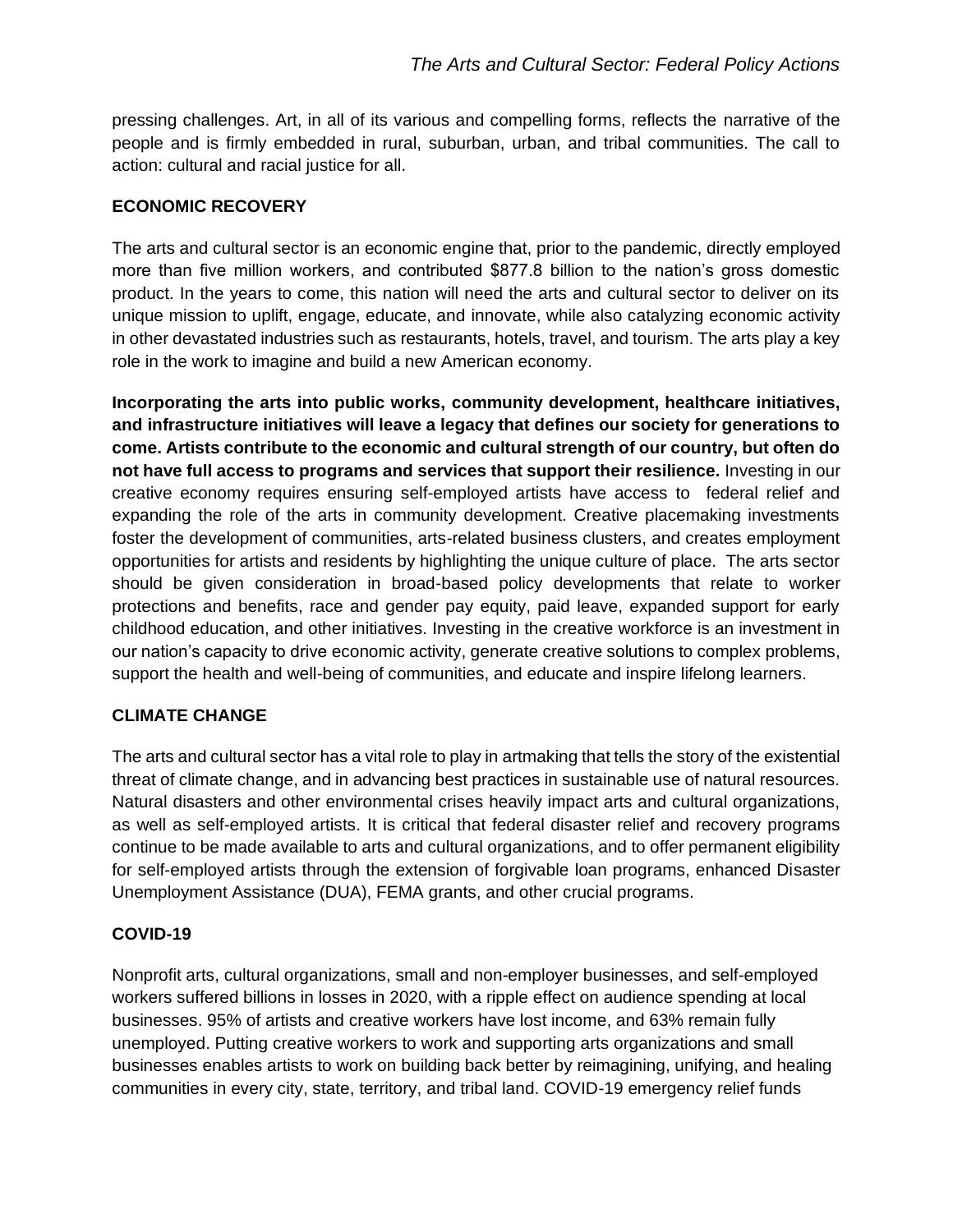must be available to businesses of all sizes, independent contractors, and unemployed artists to support all facets of the arts and cultural sector, enabling the creative and event economy to stimulate recovery and spur innovation. Small business relief should be crafted to address the needs of micro and non-employer businesses and to overcome systemic biases based on race, ethnicity, and business type and size.

With massive unemployment comes massive loss in health insurance. Swift action is necessary to ensure that creative workers have uninterrupted access to care in this time of emergency. At the same time, this crisis highlights a fundamental structural challenge with our system tying health insurance to employment status, which creates systemic barriers in a sector characterized by diverse employment structures, putting enduring strain on cultural workers and organizations alike. This and other barriers to care and affordability must be addressed.

#### **IMMEDIATE EXECUTIVE ACTIONS AND LEGISLATIVE RECOMMENDATIONS**

**Executive Order 13950.** Arts and cultural sector organizations are expanding their efforts to address racial and social justice issues. Education about these issues is necessary for the longterm healing of this nation and will provide a deeper commitment to develop effective policies that assist with overcoming discrimination and systemic inequity. Executive Order 13950 threatened to limit the ways in which we can collectively work on these issues, and we applaud the Biden-Harris Administration for immediately revoking it.

**Call for access to arts education for all students.** Students in our nation's highest poverty schools have the least access to arts education. As part of its commitment to equity and justice, the White House should affirm arts education as a right for all children and encourage state and local education authorities to use federal funding to provide arts education, as is authorized by the Elementary and Secondary Education Act. Funding should be increased for Titles I, II and IV-A in support of a well-rounded education for all students as part of his first submitted budget. The arts should immediately be reinstated on the calendar of the U.S. Department of Education's National Assessment of Educational Progress and supported in routine data collection on the status of public education. Additionally, maintenance of student choice in higher education funding should be maintained, allowing all students to pursue study of arts and design fields regardless of socio-economic status at the institutions that best suit their educational aims.

**Expand the 21st Century Community Learning Centers Program**. According to pre-COVID Afterschool Alliance surveys, approximately 19.4 million school-age children not currently in an afterschool program would be enrolled if one were available to them. A new federal investment of \$10 billion annually would support 40,000 schools and community organizations, including artists, teaching artists, and arts organizations, thus advancing equitable access to arts learning by expanding opportunity for those most in need.

**Repair the U.S. artist visa process and support global cultural activity.** The U.S. visa process currently presents significant barriers that inhibit international cultural exchange, chill cultural diplomacy, and hobble international cultural commerce. We are heartened by the immediate action of the Biden-Harris Administration to repeal the Executive Order and multiple Presidential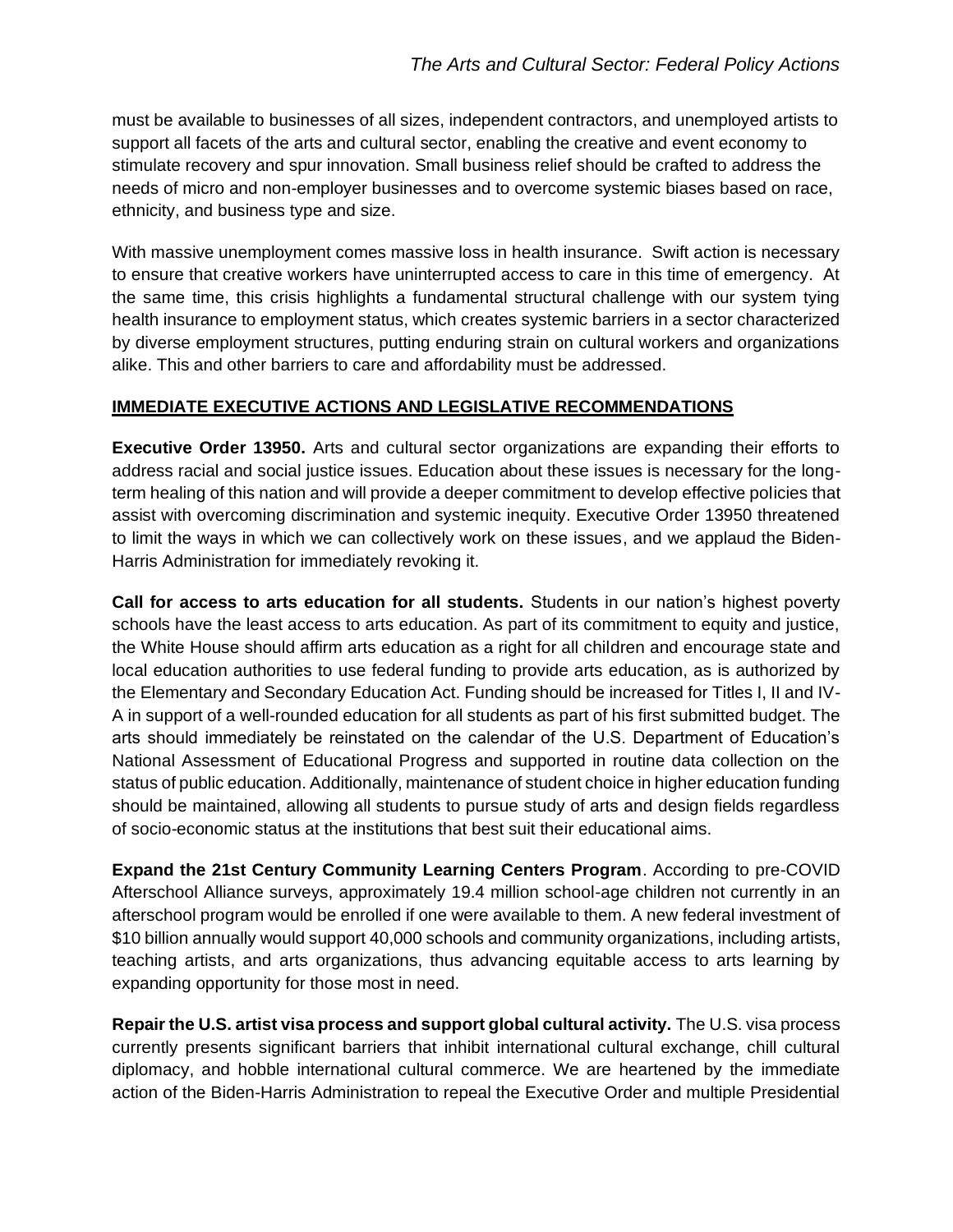Proclamations that created discriminatory travel bans and limited global artistry, and we urge coordinated action by U.S. Citizenship and Immigration Service, the Department of State, and Customs and Border Protection to reinstate the visa process for the affected citizens accordingly. We ask the new Administration to roll back devastating fee increases; rescind new rules requiring visa applicants to register their social media handles on their application forms; ensure sensible and streamlined forms; and reinstate the traditional expedite process. Furthermore, we urge the Administration to strengthen the opportunity for international students to study at U.S. higher education institutions.

**Support increased funding and expanded grant-making at federal cultural agencies.** The National Endowment for the Arts (NEA), the National Endowment for the Humanities (NEH), and the Institute of Museum and Library Services (IMLS) play a unique role in broadening access to and participation in the arts in every congressional district. These agencies should be more fully supported in order to expand and deepen their impact on our communities and our democracy.

**Leverage initiatives that operate at the intersection of arts and community development.** Communities are strengthened by place-based initiatives that harness creativity and distinctive local cultural assets to drive economic growth. Arts-based initiatives such as creative placemaking/placekeeping strengthen communities by leveraging the unique power of arts and culture to empower residents to build vibrant, resilient, and socially connected communities. Increased funding for programs at the NEA would help spur economic recovery efforts.

**Support charitable giving by incentivizing donations.** On average and pre-COVID, 30% of the nonprofit arts sector's annual revenue comes from private contributions. Tax policy should incentivize more charitable contributions, which will help nonprofit arts organizations keep their doors open and increase the services provided in partnership with communities.

**Ensure that all people have access to high-speed broadband, regardless of income or location, and that net neutrality be reinstated.** Ensuring connectivity enables more equitable participation in artistic, educational, and cultural activity taking place online.

**Sustain noncommercial local media outlets.** Public, educational, and governmental access channels, including the Corporation for Public Broadcasting (CPB), serve communities that often lack other sources for local news and arts programming. CPB funding should be robust and the Administration should either widen CPB's mission to support digital and print local news outlets or create another means to do so. Furthermore, funding should be allocated to independent documentary filmmakers of color to strengthen the diversity of our nation's narratives and public broadcasting.

**Protect artists' rights and the creative ecosystem.** All artists should be afforded equitable protections under a modernized copyright system that empowers them to receive fair compensation for their work.

**Make permanent the expansion of unemployment benefits to self-employed people and close the "mixed income earner" gap in the current policy, with retroactivity.** Build a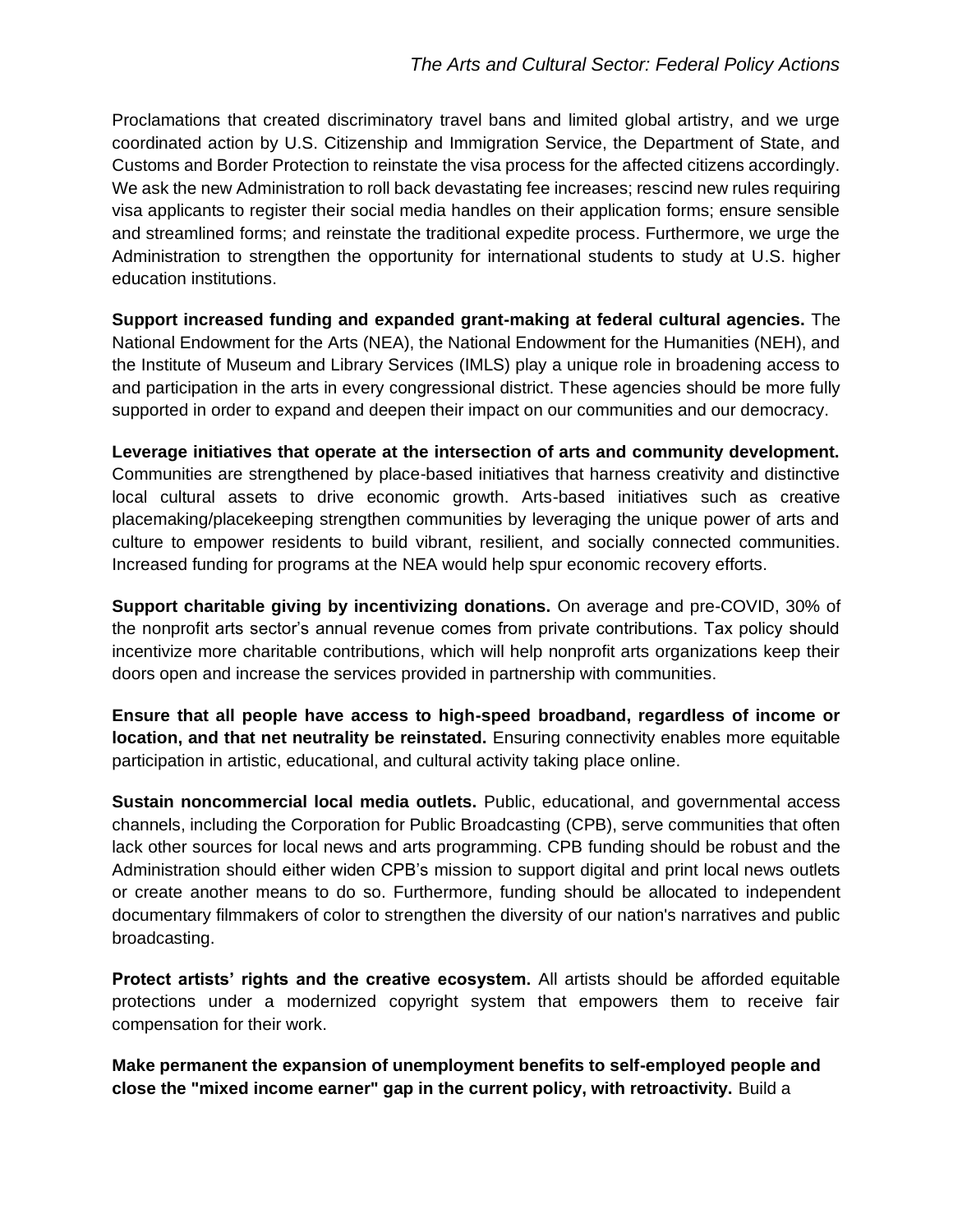stronger, permanent safety net for self-employed (independent, gig, contract, freelance) workers. Reform unemployment assistance, making it more responsive to the needs of these workers, by providing federal add-on payments in disasters, accommodating mixed earners, and creating opt out/in safety net programs for all workers, including sick leave; maternal, parental, and caregiver leave; and support workers who must seek other employment options if self-employment in their field is no longer viable. Assist states in modernizing and implementing administrative systems to accommodate self-employed workers. Create forgivable and partially forgivable emergency recovery loan programs for non-employer and low-employer businesses.

### **LEVERAGE ACROSS FEDERAL AGENCIES**

We urge the incoming Administration to leverage the arts and cultural sector by raising its visibility in policy issues that cut across federal agencies. The arts are relevant to a range of issues, including health, education, justice, infrastructure, disaster recovery, and more.

**Incorporate the arts into broader strategies for youth and community development at the Departments of Education, Justice, Health and Human Services, Housing and Urban Development, and other agencies.** Creative youth development integrates the arts, sciences, and humanities with youth development principles, building critical learning and life skills that carry into adulthood. Community development investments in the arts and community resources help to spur broader economic growth. Cooperative initiatives made possible by federal investments and locally led programs expand the entire economic ecosystem by revitalizing neighborhoods, attracting business, creating jobs, and broadening access to opportunities for all residents.

**Provide greater access to the arts and artmaking for veterans, active-duty military, and their families.** Artist-directed programs help provide a pathway for re-entry into the workforce, while creating opportunities for service members and veterans to connect and engage with each other, their families, caregivers, and the civilian community. The health and well-being of veterans and active-duty members of the military can be improved by increasing access to the proven benefits of creative arts therapies.

**Support research and programs that utilize the healing power of the arts and creative therapies in health care.** The arts have been shown to improve patients' and medical professionals' physical, emotional, cognitive, and mental health and well-being when put to use in clinical and community settings and should be covered by insurance.

**Promote increased individual and community access to high quality arts programs for aging populations.** The arts help promote health and disease prevention, aid older adults in maintaining independence, and reduce the need for long-term nursing home care.

**Realize the full potential of the arts to make communities healthier and more vibrant through the programs of the Corporation for National and Community Service (CNCS).** Support for the arts through a dedicated Artist Corps would provide an opportunity for creative skills to be utilized in engaging with communities across the country.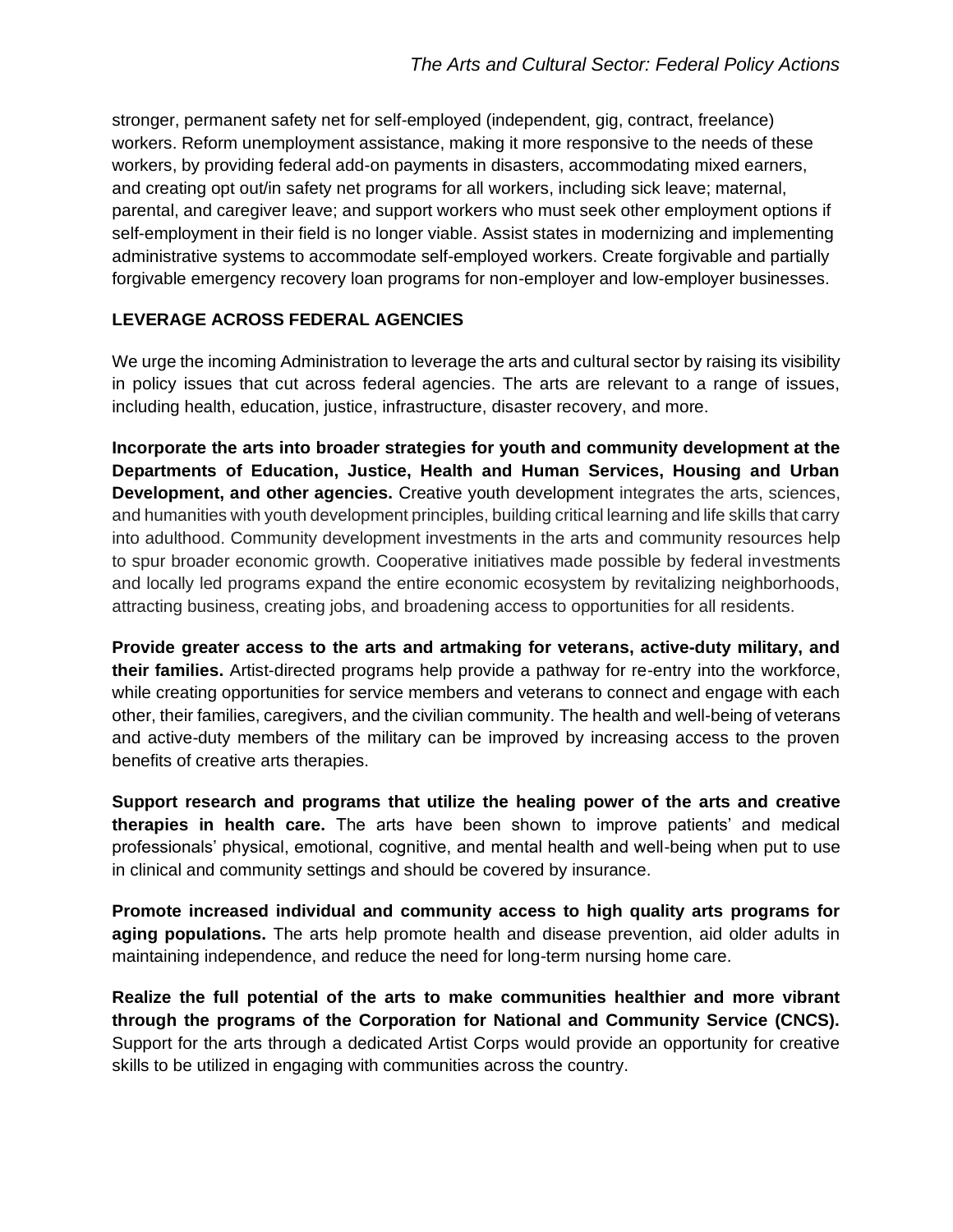# *The Arts and Cultural Sector: Federal Policy Actions*

**Expand and promote the use of the arts in diplomacy.** Government support for cultural exchanges through which U.S. artists, students, and cultural institutions travel as citizen ambassadors, and international counterparts visit the U.S., should be significantly expanded to advance U.S. diplomatic efforts and promote cross-cultural understanding.

**Protect the performing and media arts from burdensome costs and interference from wireless devices.** Many arts organizations are vulnerable to interference from wireless products that use the same channels as microphones, backstage communications, and devices for the hearing impaired. Performing arts companies and venues need the Federal Communications Commission to provide protection from interference.

**Safeguard access to online platforms.** As the government considers possible regulation for online platforms, it is essential that artists and arts organizations have a voice in determining what policies and regulatory structures enable artists and arts organizations to deliver content and connect to diverse audiences on their own terms.

**Expand funding opportunities for arts and design-based research that leads to new economic development**. Collaborations among researchers of diverse disciplines often lead to critical breakthroughs that have significant positive economic, environmental, and social impact. Federal funding opportunities should encourage cross-disciplinary collaboration among agencies like the National Science Foundation, the Department of Commerce, Health & Human Services, and National Oceanographic & Atmospheric Agency.

We urge the incoming Administration to call upon the expertise of the NEA, NEH, and IMLS in identifying and developing new federal policies for the arts and cultural sector that will support our nation's broader economic, domestic, and diplomatic strategies**.** A hallmark of these agencies has been to pioneer relationships with other federal agencies that recognize the role of the arts and culture to impact U.S. policy goals in the areas of community development, defense, education, health, infrastructure, justice, and science.

#### **We look forward to the opportunity to work with the incoming Administration.**

The arts and cultural sector uniquely embodies the diversity of this nation and plays a crucial role in America's economic recovery. The arts have provided vital programming during these challenging and unprecedented times, allowing us to process our collective grief, strengthen our resilience, and enjoy creative connection and expression. Though we are physically separated now, we are constantly reminded of the power and importance of the arts. Art is essential.

#### **REFERENCE LINKS:**

[Arts & COVID-19 Policy Requests;](https://drive.google.com/file/d/1QshUJK_vt0xfiScVyXTKqsOQbDKOhcg4/view) [Congressional Arts Handbook;](https://www.americansforthearts.org/by-program/reports-and-data/legislation-policy/legislative-issue-center/congressional-arts-handbook) [Put Creative Workers to Work;](https://www.americansforthearts.org/news-room/arts-mobilization-center/creative-workers-to-work) [Charitable Giving Coalition;](http://protectgiving.org/) [CERF+ on disaster response;](https://cerfplus.org/cerf-responds-to-disasters/) [Arts Education is Essential;](https://www.arteducators.org/news/articles/688-arts-education-is-essential-a-unified-statement-from-arts-and-education-organizations) [Creative](https://www.arts.gov/initiatives/creative-forces) Forces; [Urgent Artist Visa Policy Requests](https://www.americanorchestras.org/images/stories/adv_gov_pdf/Artist-Visas-COVID-19.pdf)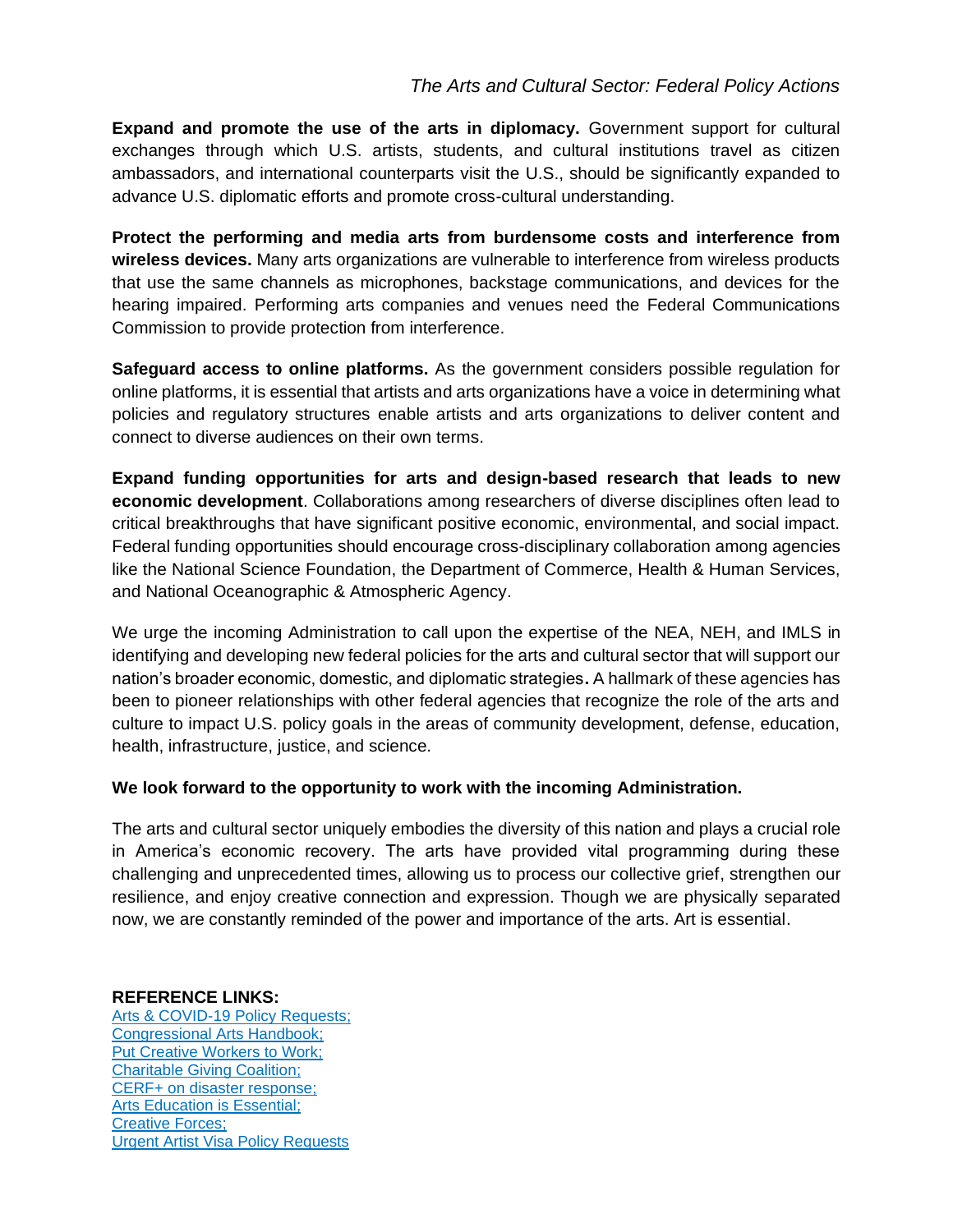# **The Arts and Cultural Sector: Federal Policy Actions Signatories as of February 3, 2021**

#### **National Signatories**

Alliance for Community Media Alliance of Artists Communities American Alliance of Museums American Composers Forum American Craft Council American Museum of Ceramic Art Americans for the Arts Americans for the Arts Action Fund Artist Rights Alliance Association of Art Museum Directors Association of Independent Colleges of Art & **Design** Association of Independents In Radio Association of Performing Arts Professionals (APAP) Carnegie Hall CERF+ The Artists Safety Net Chamber Music America Chorus America Common Field Craft in America Dance/USA The Drama League Early Music America Folk Alliance International Future of Music Coalition HowlRound Theatre Commons International Documentary Association League of American Orchestras LitNet Local Initiatives Support Corporation Local Learning: The National Network for Folk Arts in Education The MAP Fund, Inc. Music Policy Forum Music Teachers National Association National Alliance for Musical Theatre National Art Education Association National Assembly of State Arts Agencies National Coalition for Arts' Preparedness & Emergency Response (NCAPER) National Council for the Traditional Arts

National Council on Education for the Ceramic Arts National Dance Education Organization National Guild for Community Arts Education National Performance Network Network of Ensemble Theaters New Music USA OPERA America New York Foundation for the Arts (NYFA) PEN America Performing Arts Alliance Phi Beta Kappa Society Recording Academy Springboard for the Arts Sundance Institute Teaching Artists Guild theARTSHOUSE Theatre Communications Group Theatre Development Fund (TDF) U.S. Department of Arts and Culture

#### **Regional Signatories**

Academy of Music Theatre Alternate ROOTS Art in the Park, Worcester Arts Corps Asian American Arts Alliance Crocodile River Music The Hanover Theatre Lincoln Center for the Performing Arts, Inc. Mid Atlantic Arts Mid-America Arts Alliance New York City Arts in Education Roundtable South Arts WESTAF (Western States Arts Federation) Wolf Trap Foundation for the Performing Arts Worcester Cultural Coalition World Arts West

#### **State-level Signatories**

Alaska Arts and Culture Foundation